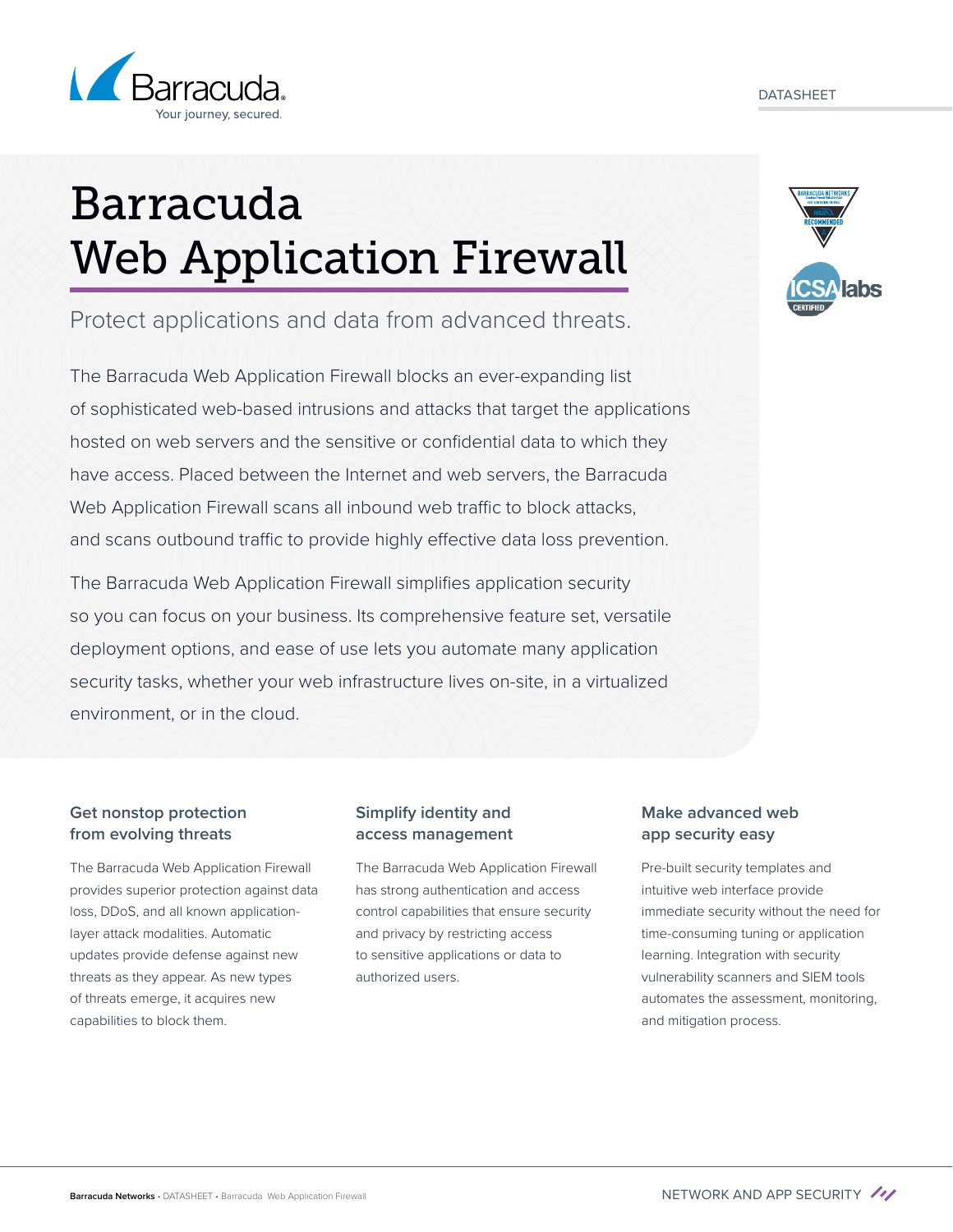

Web Application Firewall

## **Technical Specs**

#### **Web Application Security**

- OWASP top 10 protection (including)
- SQL injection
- Cross-site scripting
- Cookie or forms tampering
- Form field meta-data validation
- Adaptive security
- Website cloaking
- URL encryption
- Response control
- JSON payload inspection
- XML firewall
- Web scraping protection
- Network HSM Support (660 & above)
- Outbound data theft protection - Credit card numbers
- Custom pattern matching (regex)
- Granular policies to HTML elements
- Protocol limit checks
- File upload control
- Geo IP location
- Anonymous Proxy
- Tor Blocking

#### **Networking**

- VLAN, NAT
- Network ACLs
- Advanced routing

#### **Supported Web Protocols**

- $\cdot$  HTTP/S 0.9/1.0/11/2.0
- WebSocket
- FTP/S
- XML
- IPv4/IPv6

#### **Authentication**

- LDAP/RADIUS
- Client Certificates
- SMS Passcode
- Single Sign-On
- Multi-Domain SSO

#### **Advanced Authentication (660 & above)**

- Kerberos v5
- SAML
- Azure AD
- RSA SecurID

#### **Application Delivery and Acceleration**

- High availability
- SSL offloading
- Load balancing
- Content routing

#### **DDoS Protection**

- Integration with Barracuda NextGen Firewall to block malicious IPs
- Barracuda IP Reputation Database
- Heuristic Fingerprinting
- CAPTCHA challenges
- Slow Client protection
- ToR exit nodes
- Barracuda blacklist
- Volumetric DDoS protection<sup>3</sup>

#### **SIEM Integrations**

- HPE ArcSight
- RSA enVision
- Splunk
- Symantec
- Microsoft Azure Event Hub
- Custom

#### **Logging, Monitoring and Reporting**

- Barracuda IP Reputation Database
- Heuristic Fingerprinting
- CAPTCHA challenges
- Slow Client protection

## **Support Options**

#### **Instant Replacement Service**

- Replacement unit shipped next business day
- 24/7 technical support
- Hardware refresh every four years

#### **Barracuda Energize Updates**

- Standard technical support
- Firmware and capability updates as required
- Automatic application definitions updates

#### **Hardware Options**

#### Optional Ethernet Bypass

### **Management Features**

- Customizable role-based administration
- Vulnerability scanner integration
- Trusted host exception
- Rest API
- Custom Templates
- Interactive and scheduled reports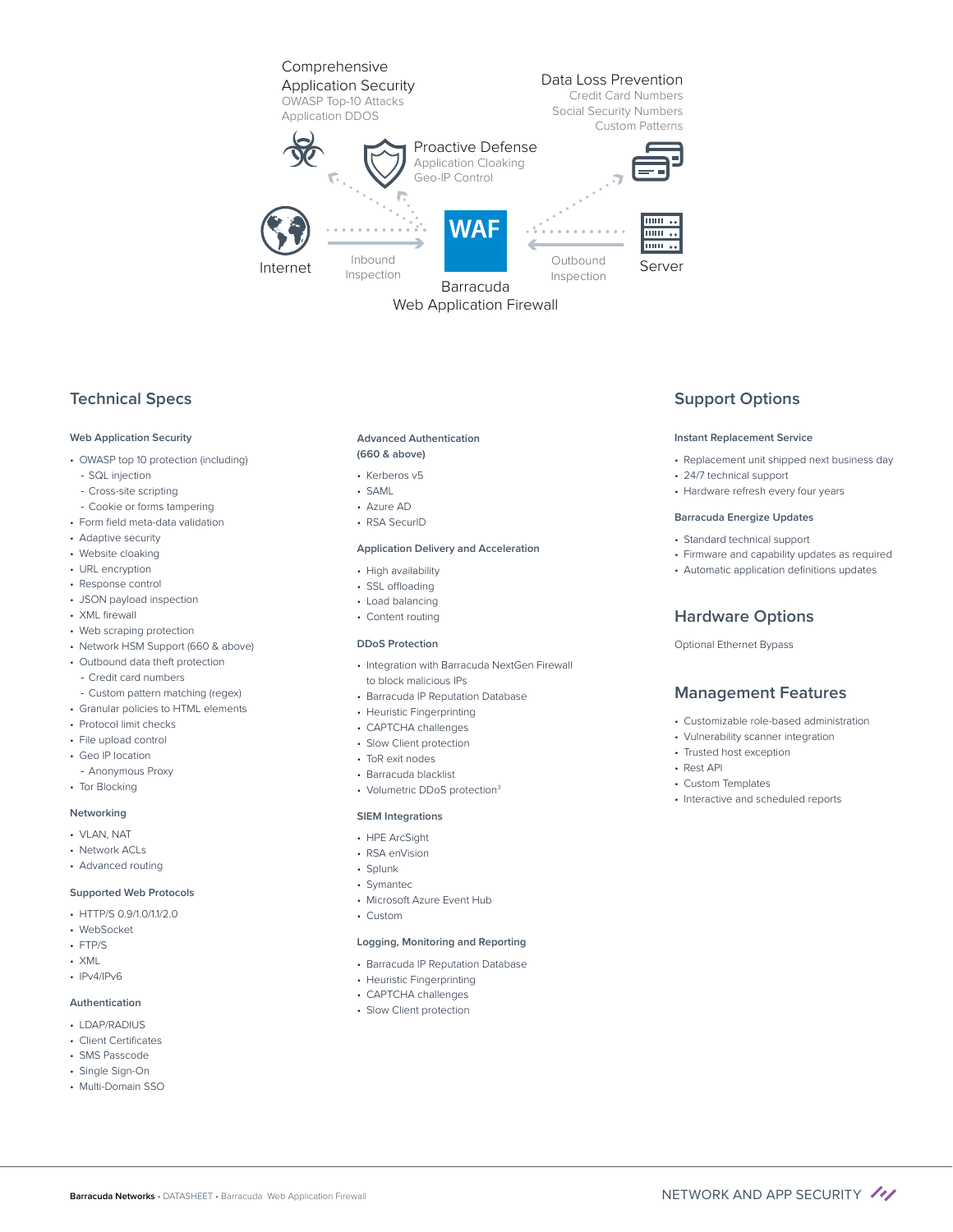|                                      | 360                         | 460                         | 660                                                                                                                    |
|--------------------------------------|-----------------------------|-----------------------------|------------------------------------------------------------------------------------------------------------------------|
| <b>SPECIFICATIONS</b>                |                             |                             |                                                                                                                        |
| <b>HTTP Transactions Per Second</b>  | 8,000                       | 15,000                      | 30,000                                                                                                                 |
| HTTP Connections Per Second          | 2,000                       | 3,000                       | 10,000                                                                                                                 |
| <b>HTTPS Transactions Per Second</b> | 2,500                       | 4,000                       | 12,000                                                                                                                 |
| <b>Concurrent Connections</b>        | 90,000                      | 150,000                     | 500,000                                                                                                                |
| Throughput                           | 25 Mbps                     | 50 Mbps                     | 200 Mbps                                                                                                               |
| Backend Servers Supported            | $1-5$                       | $5-10$                      | $10 - 25$                                                                                                              |
| <b>NETWORKING</b>                    |                             |                             |                                                                                                                        |
| <b>Advanced Routing</b>              |                             |                             | $\bullet$                                                                                                              |
| Multi-port Hardware                  |                             |                             |                                                                                                                        |
| Link Bonding                         |                             |                             |                                                                                                                        |
| <b>HARDWARE</b>                      |                             |                             |                                                                                                                        |
| RAID Type                            | $\overline{\phantom{a}}$    | $\overline{\phantom{a}}$    | $\mathbf{1}$                                                                                                           |
| <b>ECC Memory</b>                    |                             |                             |                                                                                                                        |
| Management Port                      | 10/100                      | 10/100/1000                 | 10/100/1000                                                                                                            |
| <b>Ethernet Ports</b>                | 2 x 10/100 w/bypass CU      |                             |                                                                                                                        |
| <b>Gigabit Ethernet Ports</b>        | $\overline{\phantom{a}}$    | 2 x GbE w/bypass CU         | 2 x GbE w/bypass CU                                                                                                    |
| 10 Gigabit Ethernet Ports            |                             |                             |                                                                                                                        |
| <b>PHYSICAL</b>                      |                             |                             |                                                                                                                        |
| Form Factor                          | 1U - Mini                   | 1U - Mini                   | 1U                                                                                                                     |
| Dimensions (in)                      | $17.2 \times 1.7 \times 14$ | $17.2 \times 1.7 \times 14$ | $17.2 \times 1.7 \times 22.6$                                                                                          |
| Weight (lb)                          | 12                          | 12                          | 26                                                                                                                     |
| Power Supply                         | $\mathbf{1}$                | $\mathbf{1}$                | 1                                                                                                                      |
| AC Input (Amps)                      | 1.2                         | 1.4                         | 1.8                                                                                                                    |
| Voltage                              | 100-240V 50-60 Hz           | 100-240V 50-60 Hz           | 100-240V 50-60 Hz                                                                                                      |
| Heat Output (BTU/Hr)                 | 490                         | 575                         | 740                                                                                                                    |
| <b>Operating Temperature</b>         | 5°C-35°C (41°F-95°F)        | 5°C-35°C (41°F-95°F)        | 5°C-35°C (41°F-95°F)                                                                                                   |
| Operational Relative Humidity        | 8% ~ 90% (non-condensing)   | 8% ~ 90% (non-condensing)   | 8% ~ 90% (non-condensing)                                                                                              |
| <b>Safety Certifications</b>         | Available upon request      | Available upon request      | Power Supply:<br>• USA - UL listed, FCC<br>• Canada - CUL listed<br>• Europe/CE Mark<br>• EN 0950/ IEC 60950-Compliant |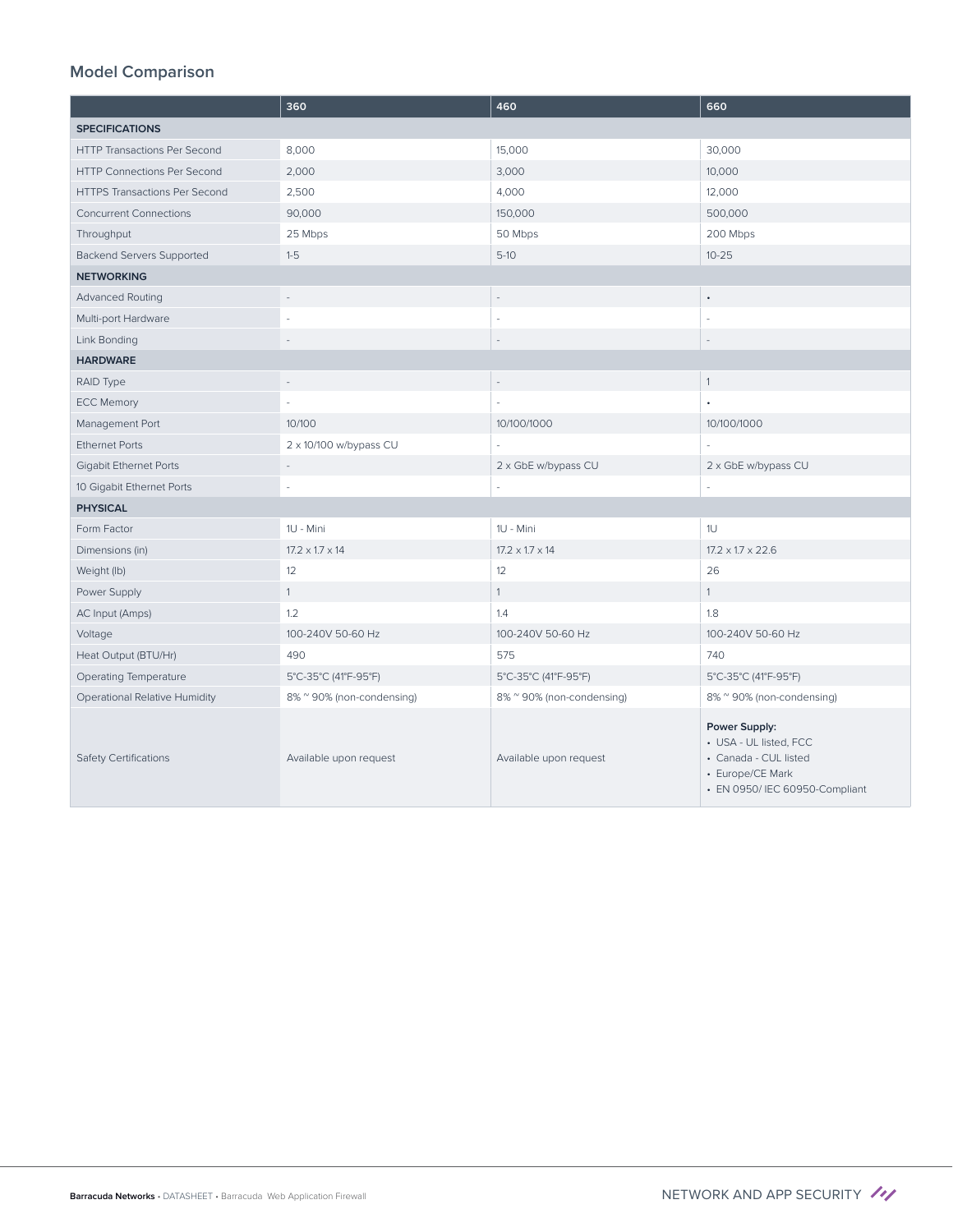|                                      | 860                       | 861                                                                     | 862                                                                  |
|--------------------------------------|---------------------------|-------------------------------------------------------------------------|----------------------------------------------------------------------|
| <b>SPECIFICATIONS</b>                |                           |                                                                         |                                                                      |
| <b>HTTP Transactions Per Second</b>  | 90,000                    | 90,000                                                                  | 90,000                                                               |
| <b>HTTP Connections Per Second</b>   | 16,000                    | 16,000                                                                  | 16,000                                                               |
| <b>HTTPS Transactions Per Second</b> | 30,000                    | 30,000                                                                  | 30,000                                                               |
| <b>Concurrent Connections</b>        | 950,000                   | 950,000                                                                 | 950,000                                                              |
| Throughput                           | 1 Gbps                    | 1 Gbps                                                                  | 1 Gbps                                                               |
| <b>Backend Servers Supported</b>     | 25-150                    | 25-150                                                                  | 25-150                                                               |
| <b>NETWORKING</b>                    |                           |                                                                         |                                                                      |
| <b>Advanced Routing</b>              | $\bullet$                 | $\bullet$                                                               | $\bullet$                                                            |
| Multi-port Hardware                  |                           | ٠                                                                       |                                                                      |
| Link Bonding                         |                           | $\bullet$                                                               | ٠                                                                    |
| Hardware                             |                           |                                                                         |                                                                      |
| <b>ECC Memory</b>                    | $\bullet$                 | $\bullet$                                                               | $\bullet$                                                            |
| Management Port                      | 10/100/1000               | 10/100/1000                                                             | 10/100/1000                                                          |
| <b>Ethernet Ports</b>                |                           |                                                                         |                                                                      |
| <b>Gigabit Ethernet Ports</b>        | 8 x GbE CU                | 8 x GbE w/bypass CU                                                     | 8 x GbE w/bypass SPF (MM)                                            |
| 10 Gigabit Ethernet Ports            |                           |                                                                         |                                                                      |
| <b>PHYSICAL</b>                      |                           |                                                                         |                                                                      |
| Form Factor                          | 2U                        | 2U                                                                      | 2U                                                                   |
| Dimensions (in)                      | 17.4x3.5x25.5             | 17.4x3.5x25.5                                                           | 17.4x3.5x25.5                                                        |
| Weight (lb)                          | 46                        | 46                                                                      | 46                                                                   |
| Power Supply                         | $\overline{2}$            | $\overline{2}$                                                          | $\overline{2}$                                                       |
| AC Input (Amps)                      | 4.1                       | 4.1                                                                     | 4.1                                                                  |
| Voltage                              | 100-240V 50-60 Hz         | 100-240V 50-60 Hz                                                       | 100-240V 50-60 Hz                                                    |
| Heat Output (BTU/Hr)                 | 1680                      | 1680                                                                    | 1680                                                                 |
| Operating Temperature                | 5°C-35°C (41°F-95°F)      | 5°C-35°C (41°F-95°F)                                                    | 5°C-35°C (41°F-95°F)                                                 |
| Operational Relative Humidity        | 8% ~ 90% (non-condensing) | 8% ~ 90% (non-condensing)                                               | 8% ~ 90% (non-condensing)                                            |
| <b>Safety Certifications</b>         | Power Supply:             | • USA - UL listed<br>• Canada - CUL listed<br>• Germany - TUV Certified | • EN 60950/IEC 60950-Compliant<br>• CB Report<br>• CCC Certification |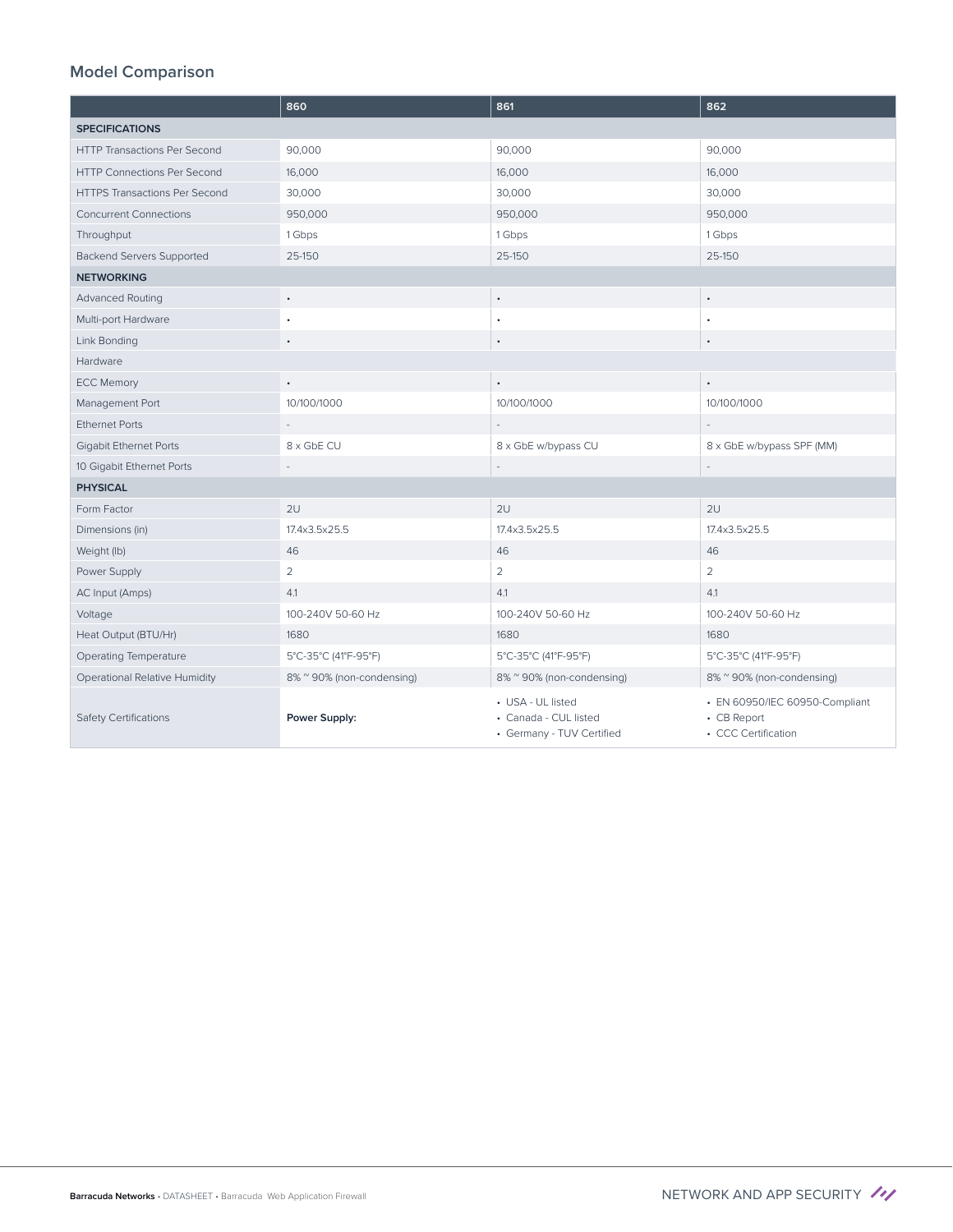|                                      | 960                           | 961                                                                     | 964                                                                  |
|--------------------------------------|-------------------------------|-------------------------------------------------------------------------|----------------------------------------------------------------------|
| <b>SPECIFICATIONS</b>                |                               |                                                                         |                                                                      |
| <b>HTTP Transactions Per Second</b>  | 180,000                       | 180,000                                                                 | 180,000                                                              |
| <b>HTTP Connections Per Second</b>   | 30,000                        | 30,000                                                                  | 30,000                                                               |
| <b>HTTPS Transactions Per Second</b> | 50,000                        | 50,000                                                                  | 50,000                                                               |
| <b>Concurrent Connections</b>        | 1.8M                          | 1.8M                                                                    | 1.8M                                                                 |
| Throughput                           | 5 Gbps                        | 5 Gbps                                                                  | 5 Gbps                                                               |
| <b>Backend Servers Supported</b>     | 150-300                       | 150-300                                                                 | 150-300                                                              |
| <b>NETWORKING</b>                    |                               |                                                                         |                                                                      |
| <b>Advanced Routing</b>              | $\bullet$                     | $\bullet$                                                               | $\bullet$                                                            |
| Multi-port Hardware                  |                               | $\bullet$                                                               |                                                                      |
| Link Bonding                         |                               | $\bullet$                                                               |                                                                      |
| <b>HARDWARE</b>                      |                               |                                                                         |                                                                      |
| <b>ECC Memory</b>                    | $\bullet$                     | $\bullet$                                                               | $\bullet$                                                            |
| Management Port                      | 10/100/1000                   | 10/100/1000                                                             | 10/100/1000                                                          |
| <b>Fthernet Ports</b>                |                               |                                                                         |                                                                      |
| <b>Gigabit Ethernet Ports</b>        | 8 x GbE CU                    | 8 x GbE w/bypass CU                                                     | 8 x GbE w/bypass SPF (MM)                                            |
| 10 Gigabit Ethernet Ports            | $2 \times 10$ GbE CU          | 2 x 10 GbE w/bypass CU                                                  | 2 x 10 GbE w/bypass SPF+ (MM)                                        |
| <b>PHYSICAL</b>                      |                               |                                                                         |                                                                      |
| Form Factor                          | 2U                            | 2U                                                                      | 2U                                                                   |
| Dimensions (in)                      | $17.4 \times 3.5 \times 25.5$ | $17.4 \times 3.5 \times 25.5$                                           | $17.4 \times 3.5 \times 25.5$                                        |
| Weight (lb)                          | 52                            | 52                                                                      | 52                                                                   |
| Power Supply                         | $\overline{2}$                | $\overline{2}$                                                          | $\overline{2}$                                                       |
| AC Input (Amps)                      | 5.4                           | 5.4                                                                     | 5.4                                                                  |
| Voltage                              | 100-240V 50-60 Hz             | 100-240V 50-60 Hz                                                       | 100-240V 50-60 Hz                                                    |
| Heat Output (BTU/Hr)                 | 2200                          | 2200                                                                    | 2200                                                                 |
| Operating Temperature                | 5°C-35°C (41°F-95°F)          | 5°C-35°C (41°F-95°F)                                                    | 5°C-35°C (41°F-95°F)                                                 |
| <b>Operational Relative Humidity</b> | 8% ~ 90% (non-condensing)     | 8% ~ 90% (non-condensing)                                               | 8% ~ 90% (non-condensing)                                            |
| <b>Safety Certifications</b>         | Power Supply:                 | • USA - UL listed<br>• Canada - CUL listed<br>• Germany - TUV Certified | • EN 60950/IEC 60950-Compliant<br>• CB Report<br>• CCC Certification |